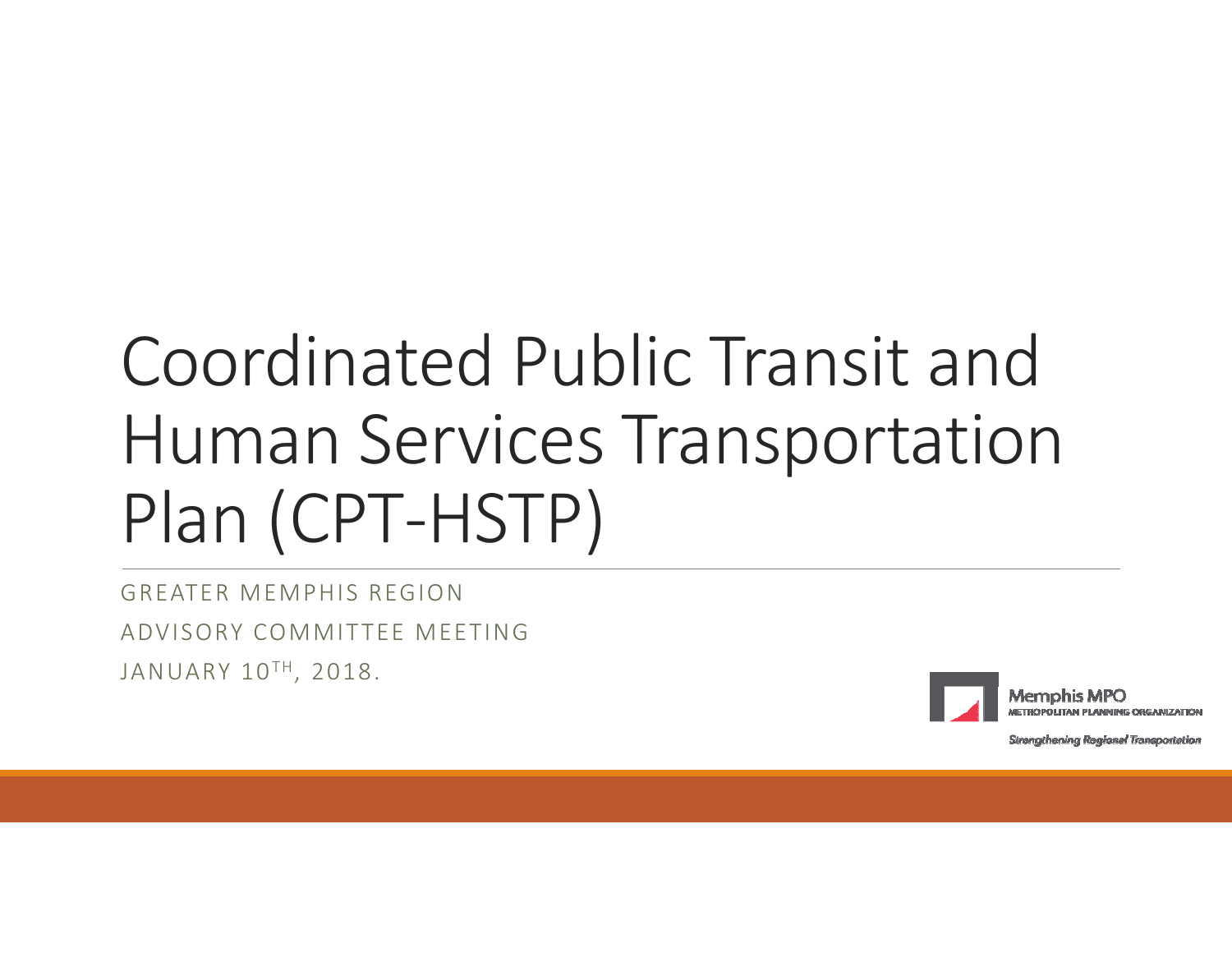#### Agenda

- Welcome and Introductions
- Announcements Memphis MPO
	- Webpage
	- Partner Agency 5310 Updates
- "One Click, One Call" Center Presentation
- MATA Section 5310 Presentation
- Advisory Committee Member Updates
- Contact Info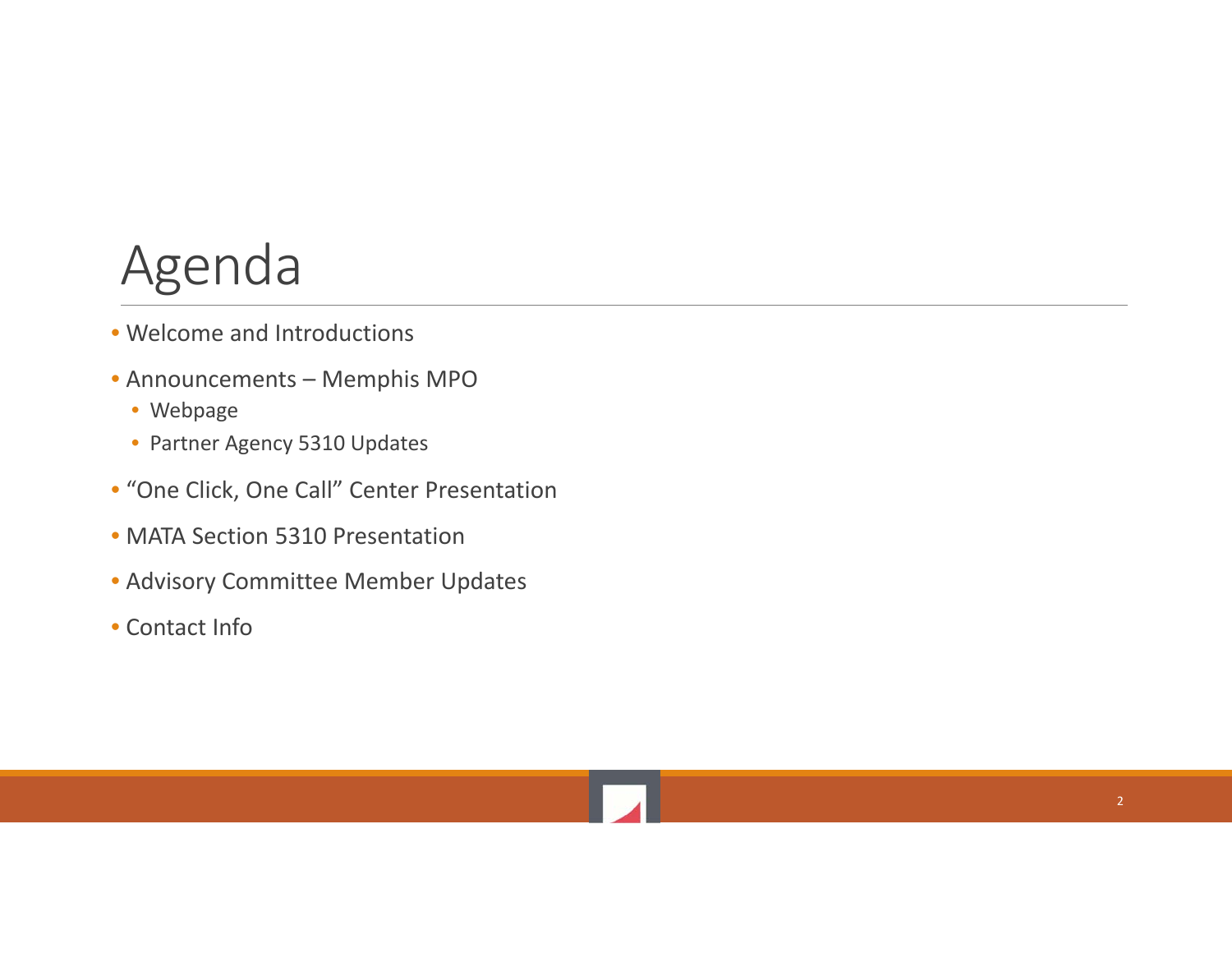## Transportation Planning Excellence Award (TPEA) Program





**Transportation Planning Excellence Awards** 

- Chosen by the FHWA as one of ten award winners
- "demonstrates a cooperative and comprehensive effort to establish <sup>a</sup> process that addresses the transportation needs of disadvantaged communities."
- Presented on the plan at the 2017 MS Statewide MPO Meeting
- Presented on the plan in the TPEA Winners Webinar
- MPO TPEA Webpage ‐ http://memphismpo.org/2017‐transportation‐ planning‐excellence‐award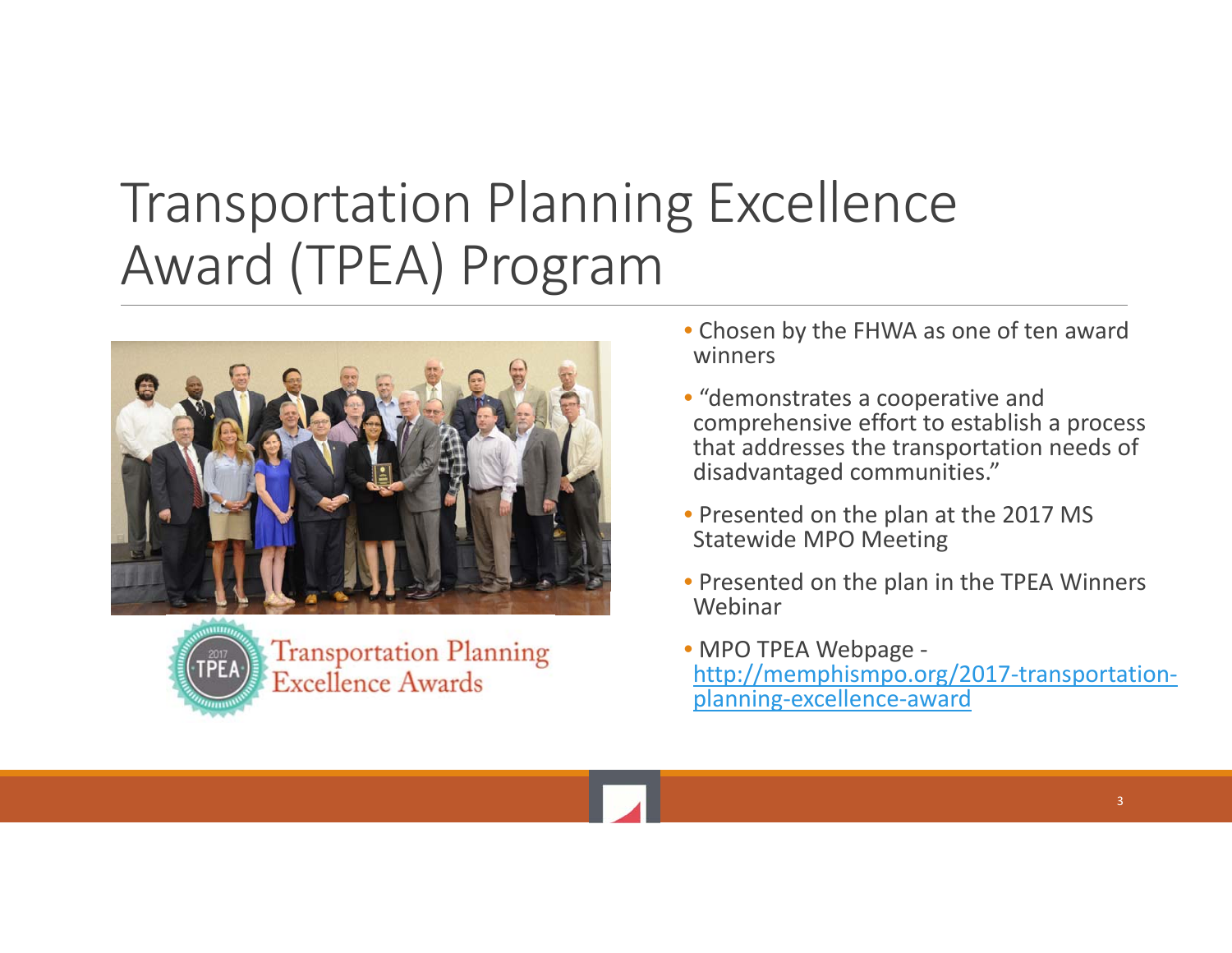## Memphis MPO CPT‐HSTP Webpage

#### • Partner Agency Links

- Memphis Area Transit Authority (MATA)
- Arkansas Department of Transportation (ArDOT)
- Mississippi Department of Transportation (MDOT)
- Tennessee Department of Transportation (TDOT)
- Agendas, Minutes, & Presentations
- CPT‐HSTP Webpage ‐ http://memphismpo.org/plans/multi‐modal‐ plans/mata‐short‐range‐transit‐plan‐and‐ chstp/cpt‐hstp

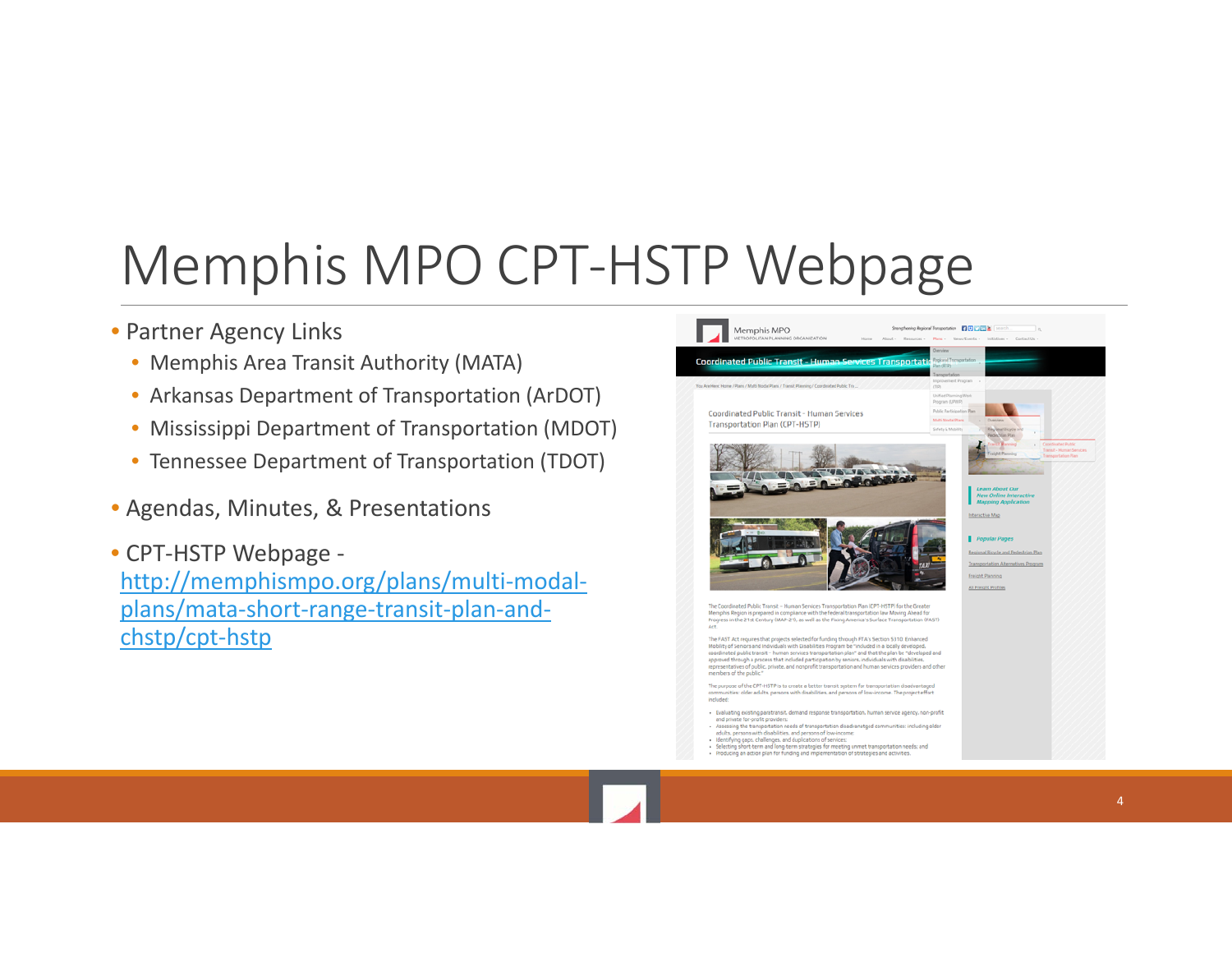#### Agency Websites with 5310 Information

| Multimodal Transportation Resources Division |                                                                                                                                                                                                                                                                         |  |
|----------------------------------------------|-------------------------------------------------------------------------------------------------------------------------------------------------------------------------------------------------------------------------------------------------------------------------|--|
| Office of Public Transportation              | Public Transportation Grant<br>Administration                                                                                                                                                                                                                           |  |
| Grant Administration                         |                                                                                                                                                                                                                                                                         |  |
| Grant Monitoring                             | This site is under construction. Please check back for complete information on Public Transit Cront Administration.                                                                                                                                                     |  |
| Public Transit Forms                         | TDOT oversees the provision of funds for multiple statewide public transit initiatives. Funding and grant programs include:                                                                                                                                             |  |
| <b>Public Transit Services</b>               | - Section 5303 and Section 5304 (Metropolitan Planning) provide funds to Metropolitan Planning Organizations (MPOs)<br>and directly to some urban transit systems to support the costs of preparing long range transportation plans and                                 |  |
| Office of Rail Safety and Impection          | financially feasible Transportation Improvement Plans, as well as conducting intermodal transportation planning and<br>technical studies.                                                                                                                               |  |
| Highway Railroad Grade Crossing Program      | $+3355$ Pach Sheet                                                                                                                                                                                                                                                      |  |
| Boyde and Pedestrian Program                 |                                                                                                                                                                                                                                                                         |  |
| Smart Commute                                | - Section 5307 (Urbenized Area Grants): privides funds to urbanized areas with populations of more than 50,000 for<br>transit operating and capital assistance and for transportation intered planning. For areas under 200.000 in population,                          |  |
| Multimodal Access Grant                      | funds are apportioned on the basis of population and population dempty For areas over 200,000 in population. funds are<br>apportioned based on population, population density, and trainst data.                                                                        |  |
|                                              | . Section 5307 FPQ014 Allocation Letter (pdf)                                                                                                                                                                                                                           |  |
|                                              | + Serbon \$307 FF/2015 Allocation Letter (pdf)                                                                                                                                                                                                                          |  |
|                                              | + Section 5307 RF(2016 Alteration Letter (pdf)                                                                                                                                                                                                                          |  |
|                                              | + Section 5307 (PIQ017 Abboston Letter (pdf)                                                                                                                                                                                                                            |  |
|                                              | $+502$ Fact Sheet                                                                                                                                                                                                                                                       |  |
|                                              | . Section \$309 (Capital Investment Grants) provides discretionary capital assistance for the purchase of new equipment,<br>acquestion of property, and the construction of public transit facilities.                                                                  |  |
|                                              | . Section S310 (Elderly and Persons with Disabilities Grants) provides transit capital assistance. In rough the state. to<br>private non-profit organizations and public bodies that provide specialized transportation services to elderly and/or<br>disabled persons. |  |
|                                              | - Section 5310 RF/2013 Avenuers (pdf)                                                                                                                                                                                                                                   |  |
|                                              | + Section 5310 FFIC014-FFIC015 Awardees (pdf)                                                                                                                                                                                                                           |  |
|                                              | . Section S311 (Non-Urbanized Area Grants): provides funds to each state for state administration, planning, and<br>technical assistance and for transit capital, operating, and project administration assistance in areas with populations of<br>less than 50,000.    |  |
|                                              | + Sedium 5311 AP/2015 Aver 3rds (pdf)                                                                                                                                                                                                                                   |  |
|                                              | $+$ Section 5311 FF12015 Avenues (pdf)                                                                                                                                                                                                                                  |  |
|                                              | + Section 5311 RF(2017 Available) (pdf)                                                                                                                                                                                                                                 |  |
|                                              | $+ 5311$ Fact Sheet                                                                                                                                                                                                                                                     |  |
|                                              | + 5311 Letter of Tablication                                                                                                                                                                                                                                            |  |



#### ARDOT

Trunsit Vehicles .<br>Home » Planning and Research » Public Transportation Program » Section 5310 - Enhanced Mobility of Seniors and Individuals with Disabilities Program

#### Section 5310 - Enhanced Mobility of Seniors and Individuals with Disabilities Program

**NOTE:** Federal guidance, in the form of an updated Federal Transit Administration Program Circular dated June 6, 2014, is<br>reflected in an **Updated Anglication and Instruction Manual for Federal Transit Administration Vehi** 

This program provides capital assistance for vehicles and specialized equipment to public agencies and private nonprofit or production depending the state of transportations to meet the needs of transportation for depositi or service unors range vi anto tue sentenciam von Consolino s secos arrestores are projector a processore and annual service application process. The Federal Transit Administration (FTA) requires monitoring and oversight o

#### Type of Assistance: Capital

Eligibility: Private nonprofit organizations and public entities that provide transportation services to meet the needs of seniors<br>and individuals with disabilities.

Amounts Available: Based on federal formula, approximately \$2.4 million per year

Match Requirement: Capital - 80% federal, 20% local

Grant Application Period: The 2018 Application Cycle Is Closed.

NOTE: This funding is subject to ongoing Federal budgetary action.

Download the application and instructions here:

· Click here for the Application . Click here for the Optional Site Specific Application (required if requesting two vehicles)

#### Document Downloads

Instruction Manual for Federal Transit Administration (FTA) Vehicles.

+ Click here for Word forms: . Click here for Adobe Acrobat format

**College** 

Pre-Trip Inspection Form. Your driver is required to complete a Pre-Trip Inspection Form. Your agency may use either a Daily or Weekly Pre-Trip Inspection form.

. Click here for the Daily Form in Microsoft Excel format - Click here for the Weekly Form in Microsoft Excel format.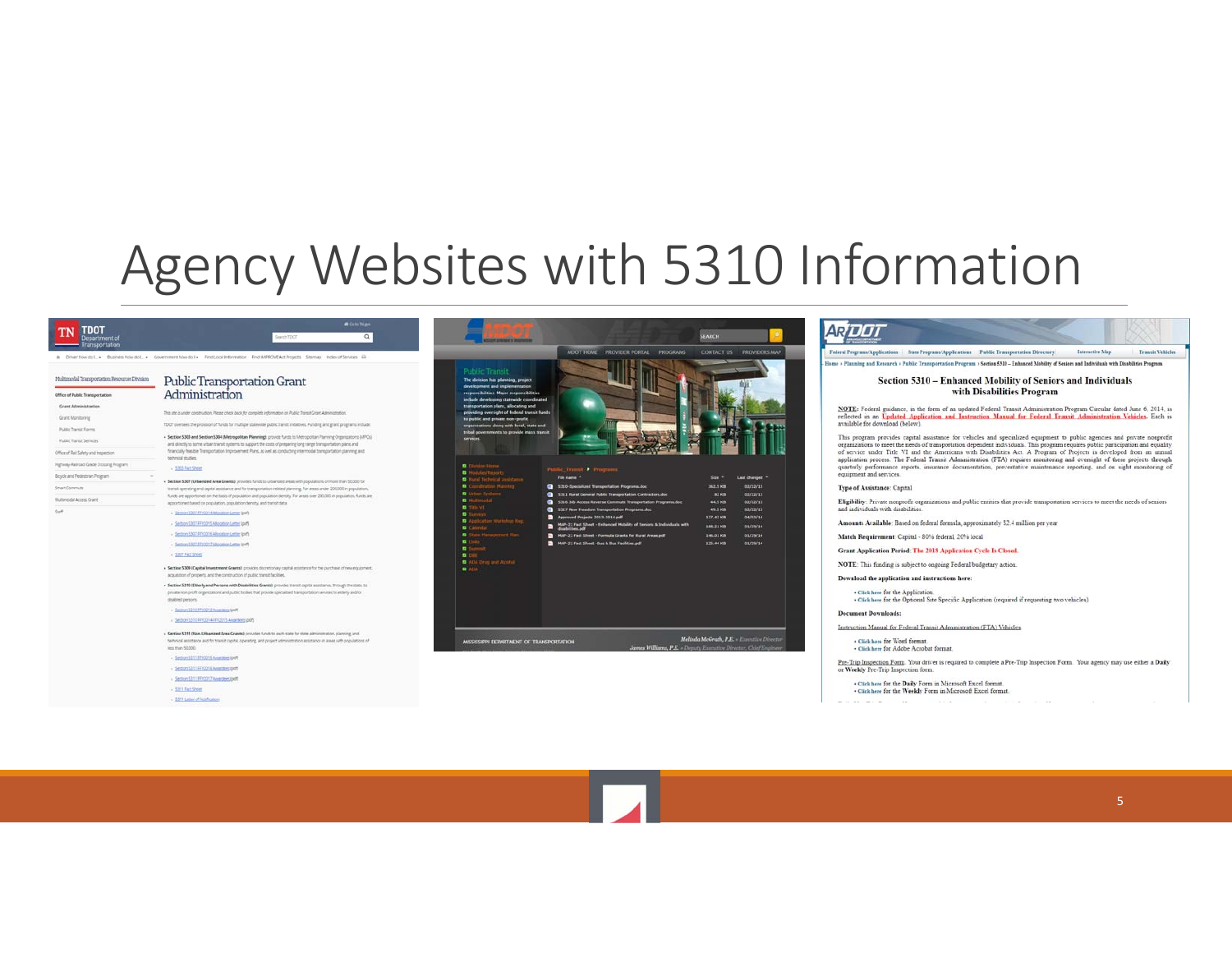## TDOT Section 5310 Updates

| <b>TDOT FFY 2014-2015</b>                  |         |                      |
|--------------------------------------------|---------|----------------------|
| Company/Agency                             | Project | <b>Funded Amount</b> |
| Delta HRA                                  | N/A     | \$53,206.40          |
| Northwest Tennessee HRA                    | N/A     | \$840,134.40         |
| <b>Easter Seals</b>                        | N/A     | 55,984.00            |
| Evergreen Presbyterian Ministries, Inc.    | N/A     | \$55,152.00          |
| Helen R. Tucker Adult Developmental Center | N/A     | \$62,588.00          |
| Lauderdale Commission on Aging             | N/A     | \$36,349.60          |
| Northwest Tennessee HRA                    | N/A     | \$840,134.40         |
| Wesley Homes Lake County, Inc.             | N/A     | \$36,349.60          |

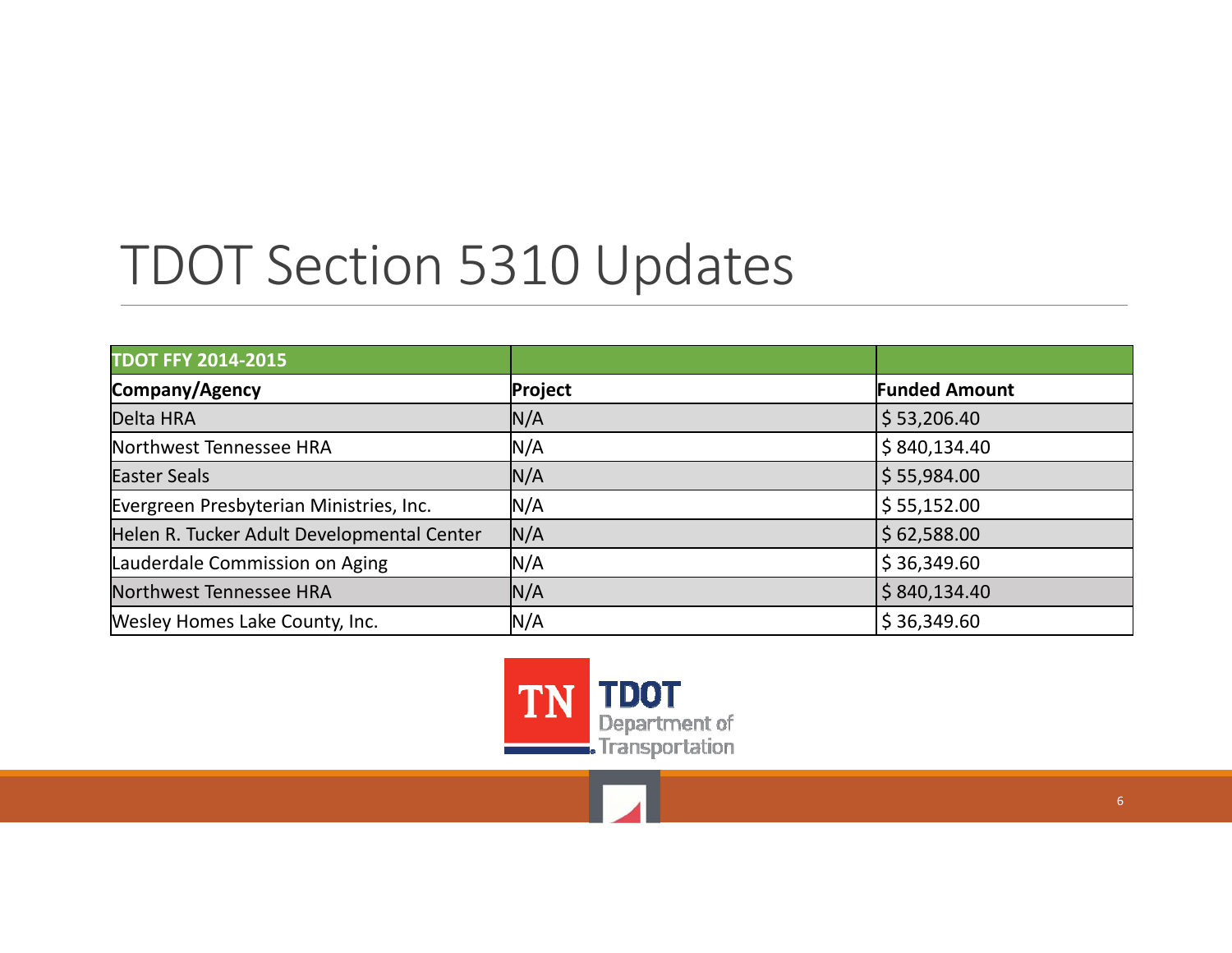## MDOT Section 5310 Updates

| <b>MDOT FFY 2016-2017</b>            |                                                                                         |                          |
|--------------------------------------|-----------------------------------------------------------------------------------------|--------------------------|
| Company/Agency                       | Project                                                                                 | <b>Funded Amount</b>     |
| Timber Hills Region IV Mental Health | Support capital, and operating assistance<br>for transit services in Desoto County, MS. | $\frac{1}{2}$ 305,365.00 |
| Timber Hills Region IV Mental Health | Support capital, and operating assistance<br>for transit services in Desoto County, MS. | \$102,581.00             |

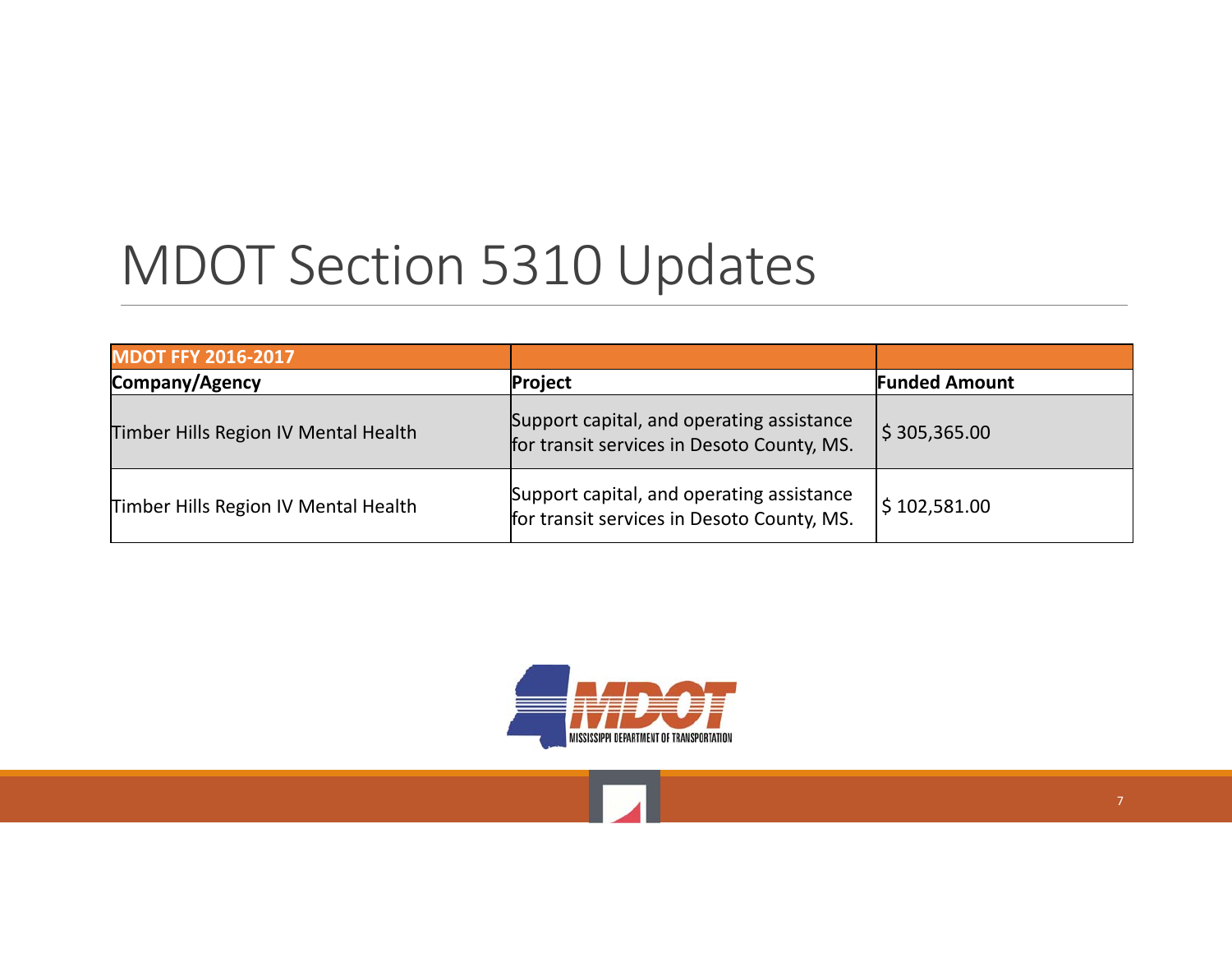## ArDOT Section 5310 Updates

| <b>ArDOT FFY 2016-2017</b>         |                                          |                              |  |  |
|------------------------------------|------------------------------------------|------------------------------|--|--|
| Company/Agency                     | Project                                  | <b>Funding Funded Amount</b> |  |  |
| Frank C. Steudlein Learning Center | Ford Small Cutaway Bus w/Lift (10/1wc)   | $ \$ 37,866.40$              |  |  |
| Frank C. Steudlein Learning Center | Ford Small Cutaway 13-Pass. Bus w/o Lift | \$35,934.40                  |  |  |



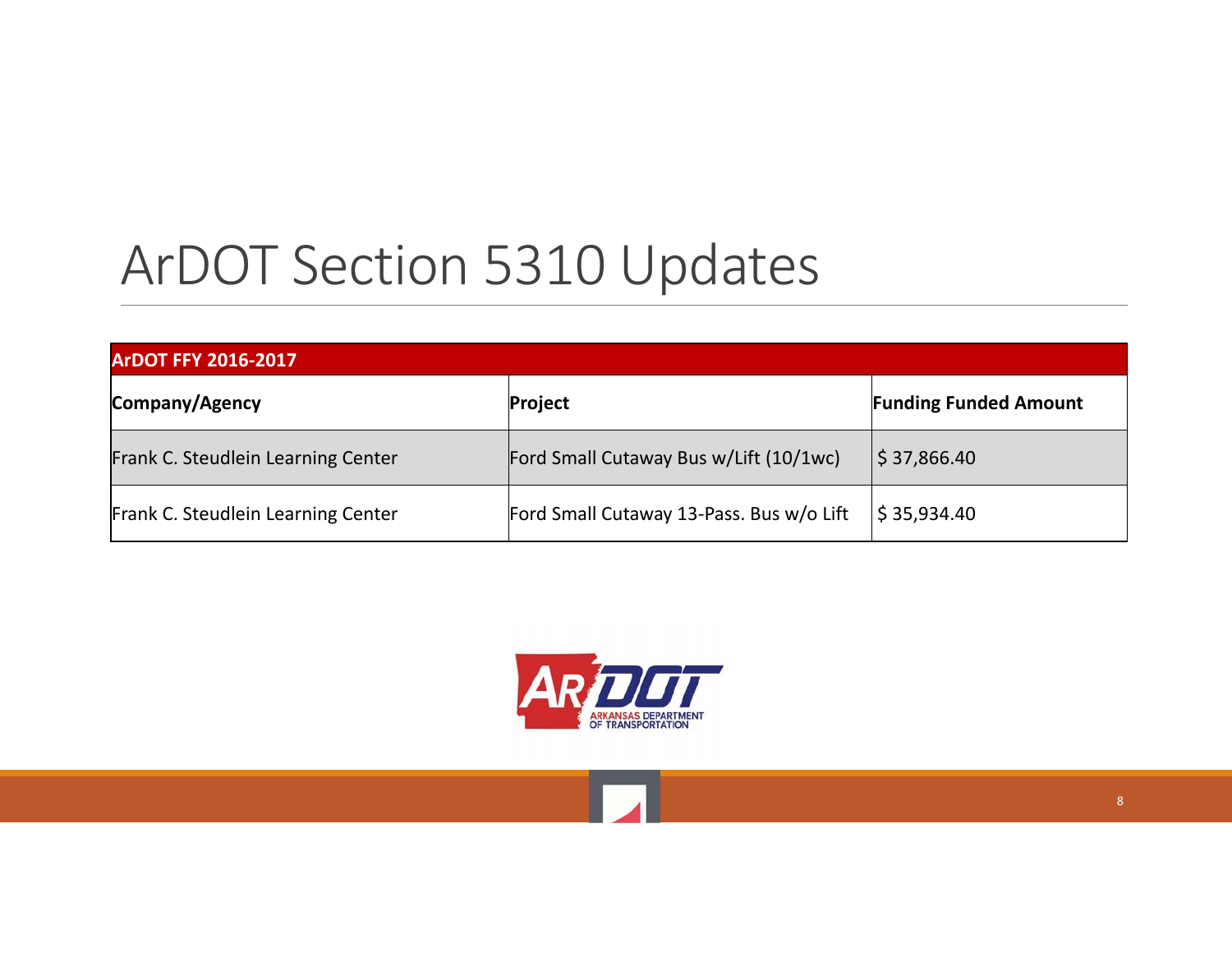## MATA Section 5310 Updates

| MATA FY 2017, 2018, & 2019        |                                                                                |                         |  |  |
|-----------------------------------|--------------------------------------------------------------------------------|-------------------------|--|--|
| Company/Agency                    | Project                                                                        | <b>Funded Amount</b>    |  |  |
| <b>Banks Transportation</b>       | <b>lOne Van</b>                                                                | \$45,000.00             |  |  |
| Checker Cab                       | l3 Vans for Wheelchair-Accessible Taxi Service                                 | \$114,000.00            |  |  |
| City of Memphis                   | Installation of Curb Ramps Along Transit Routes                                | \$80,000.00             |  |  |
| City of Memphis                   | Installation of Curb Ramps Along Transit Routes                                | \$80,000.00             |  |  |
| City of Memphis                   | Installation of Curb Ramps Along Transit Routes                                | \$80,000.00             |  |  |
| City of Memphis                   | Installation of Sidewalk and Curb Ramps along Poplar Avenue at<br>Overton Park | $\frac{1}{2}$ 10,000.00 |  |  |
| City of Memphis                   | Installation of Sidewalk and Curb Ramps along Poplar Avenue at<br>Overton Park | \$80,000.00             |  |  |
| Evergreen Life                    | One Van                                                                        | \$45,000.00             |  |  |
| Innovate Memphis                  | Call Center and Computer Equipment                                             | \$267,000.00            |  |  |
| Meritan, Inc.                     | One Van                                                                        | \$56,000.00             |  |  |
| Mid-South Ambulatory Services     | Three Vans                                                                     | \$116,000.00            |  |  |
| Volunteers of America of Kentucky | Two Vans                                                                       | \$77,500.00             |  |  |
| <b>MATA</b>                       | Capital/Operating/Project Administration                                       | \$3,282,500.00          |  |  |
| <b>MATA</b>                       | Capital/Operating/Project Administration                                       | \$1,156,250.00          |  |  |

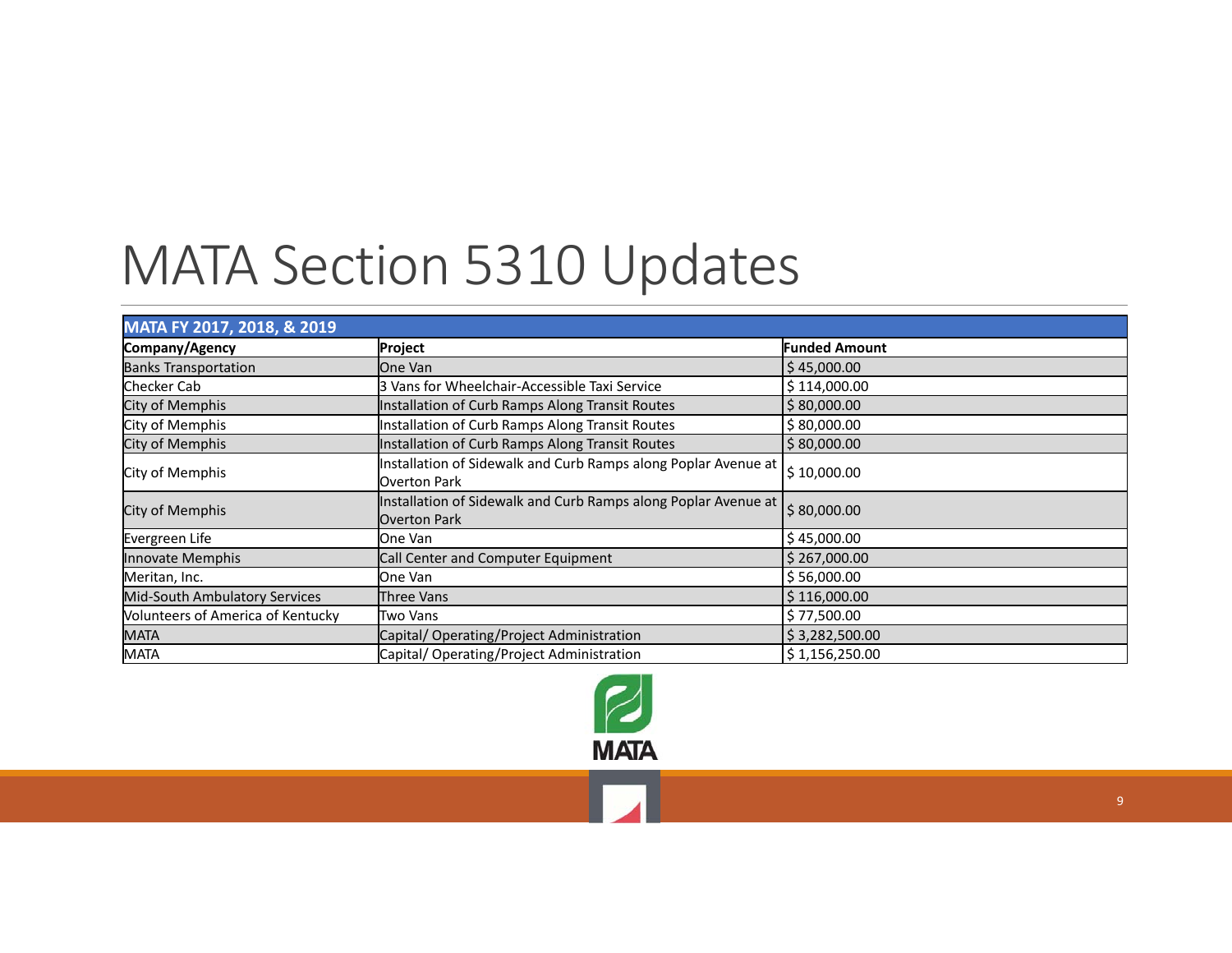# "One Click, One Call Center"

INNOVATE MEMPHIS <sup>+</sup> MEDHAUL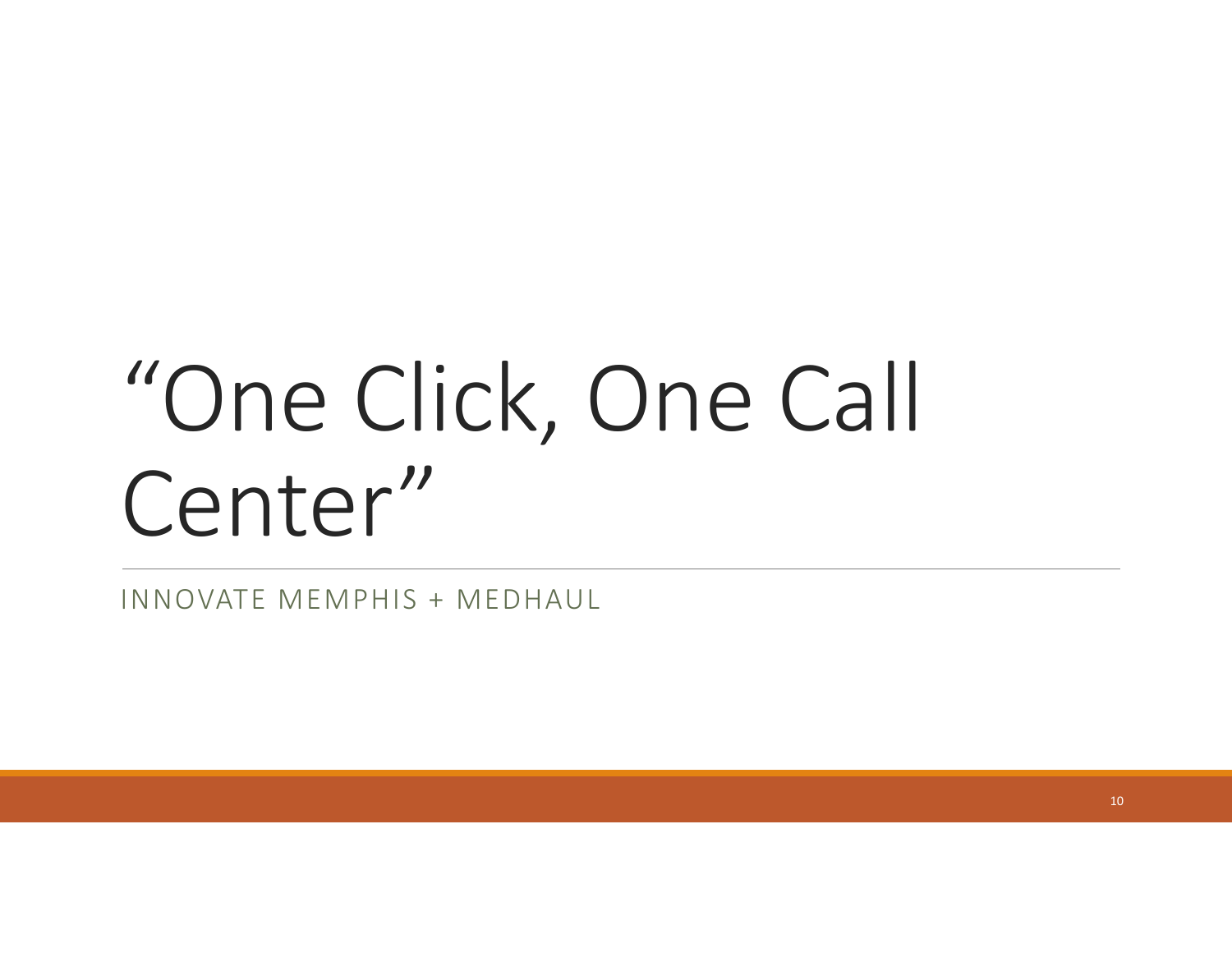# Section 5310 Program

MEMPHIS AREA TRANSIT AUTHORITY (MATA)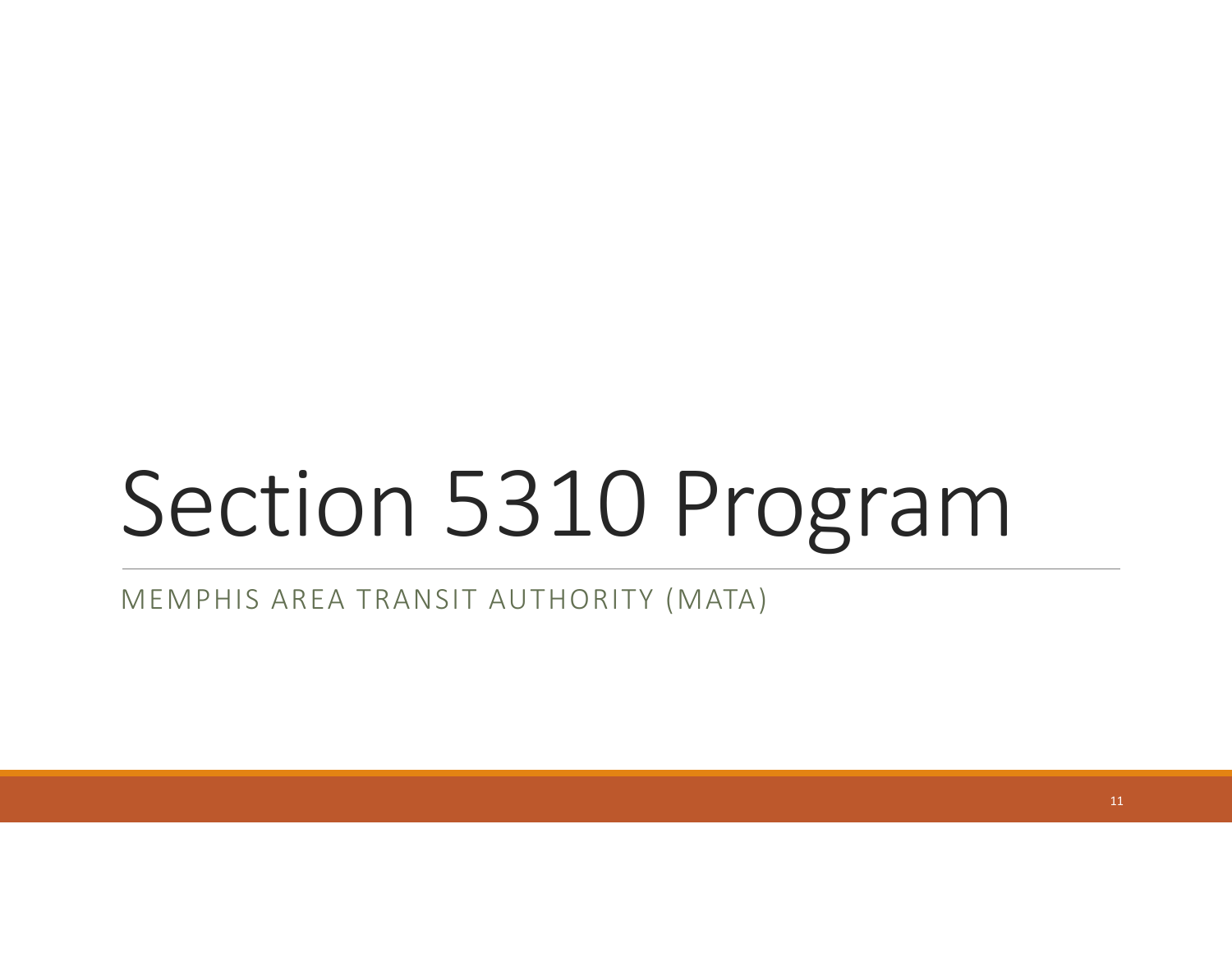# Agency Updates

#### COMMITTEE MEMBERS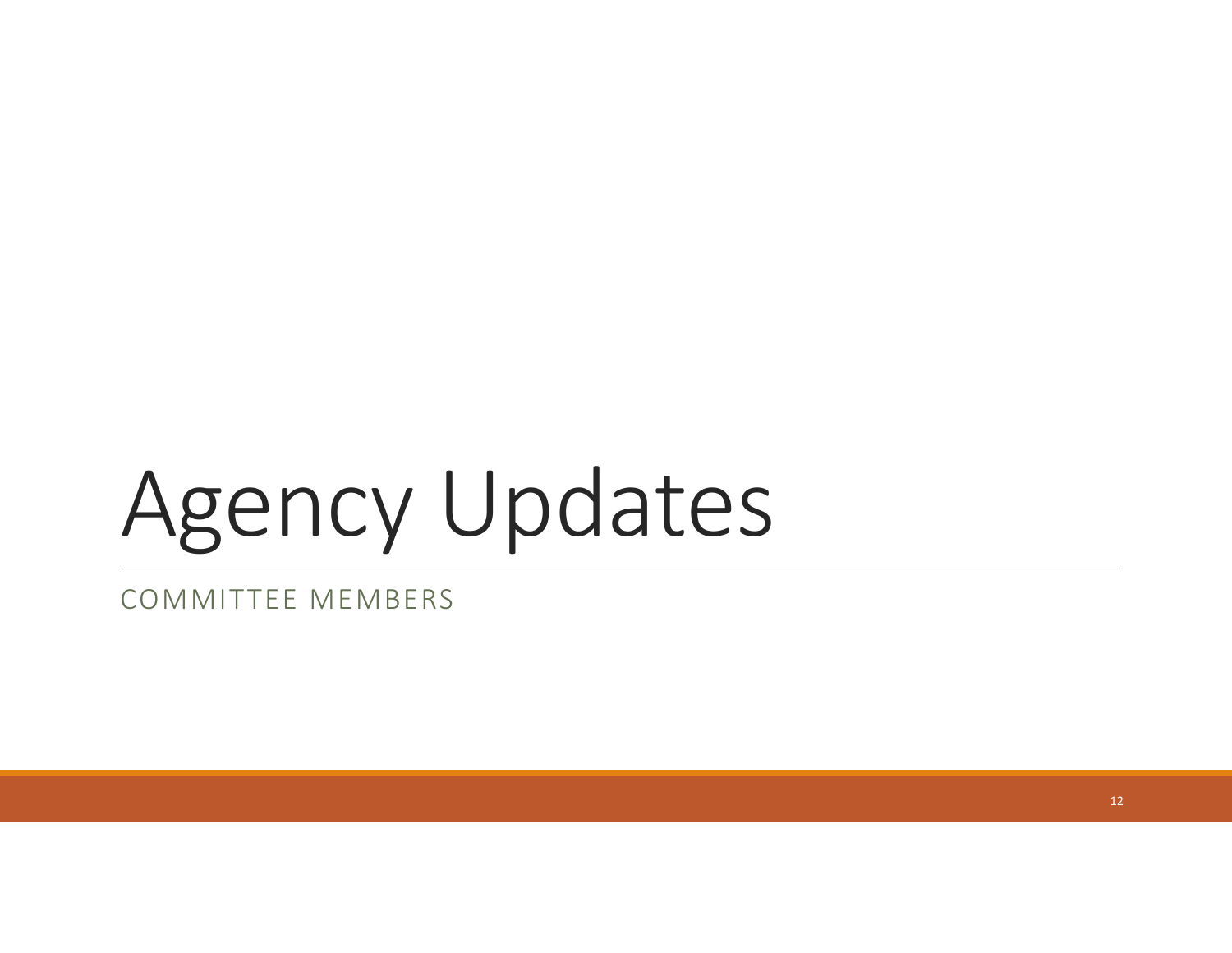#### Next Steps

• Discussion

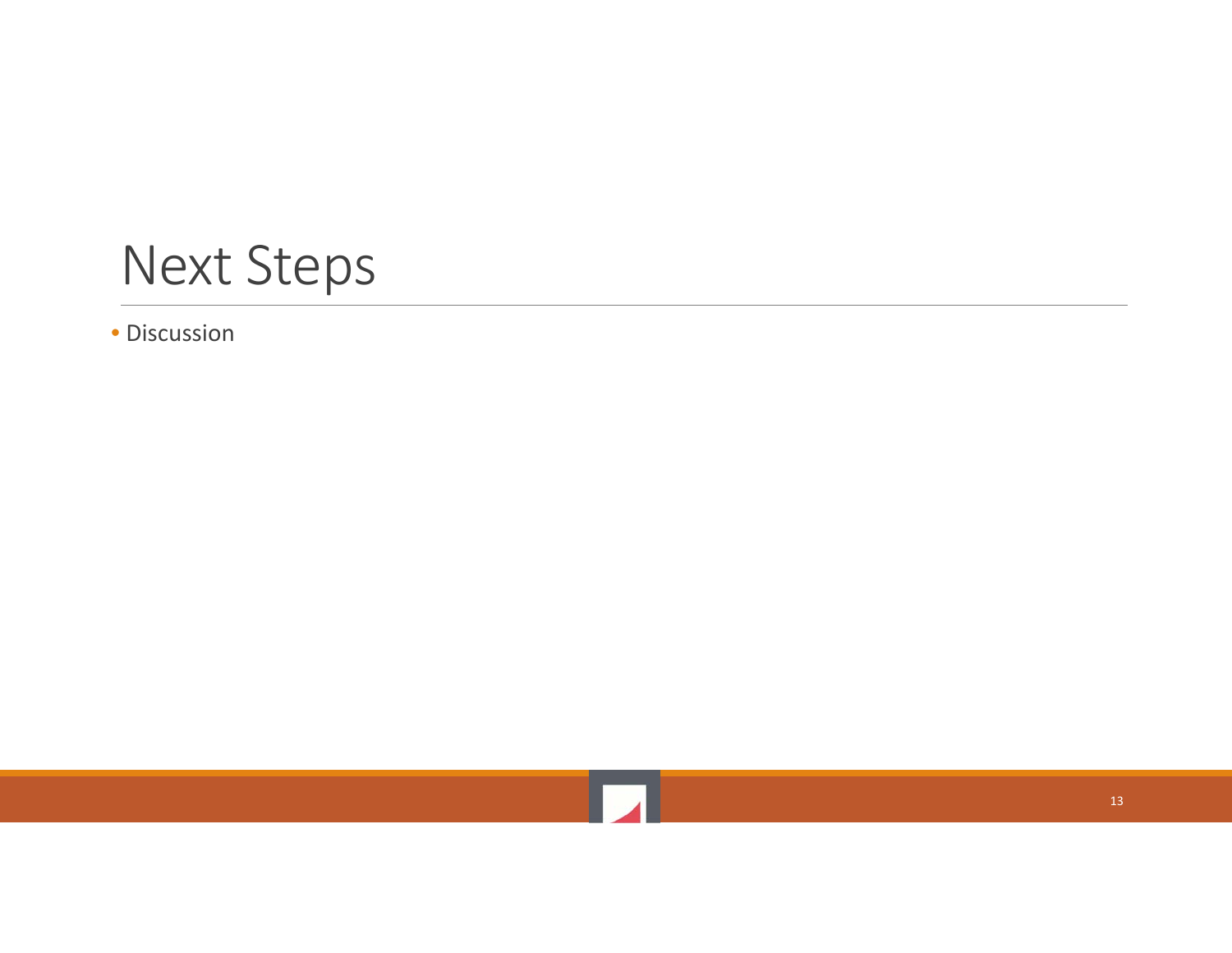## Memphis Urban Area MPO

#### CONTACT INFORMATION WEBPAGES

- **Jordan Smith**
	- Jordan.Smith@memphistn.gov
	- 901.636.7130
- **Alvan‐Bidal Sanchez**
	- Alvan.Sanchez@memphistn.gov
	- 901.636.7156
- **Nick Warren**
	- Nick.Warren@memphistn.gov
	- 901.636.7146

- **Website**:
	- http://memphismpo.org/
- **MPO's CPT‐HSTP Webpage**:
	- http://memphismpo.org/plans/multi-modalplans/mata‐short‐range‐transit‐plan‐and‐ chstp/cpt‐hstp
- **MPO's TPEA Winner Webpage**:
	- http://memphismpo.org/2017-transportationplanning‐excellence‐award